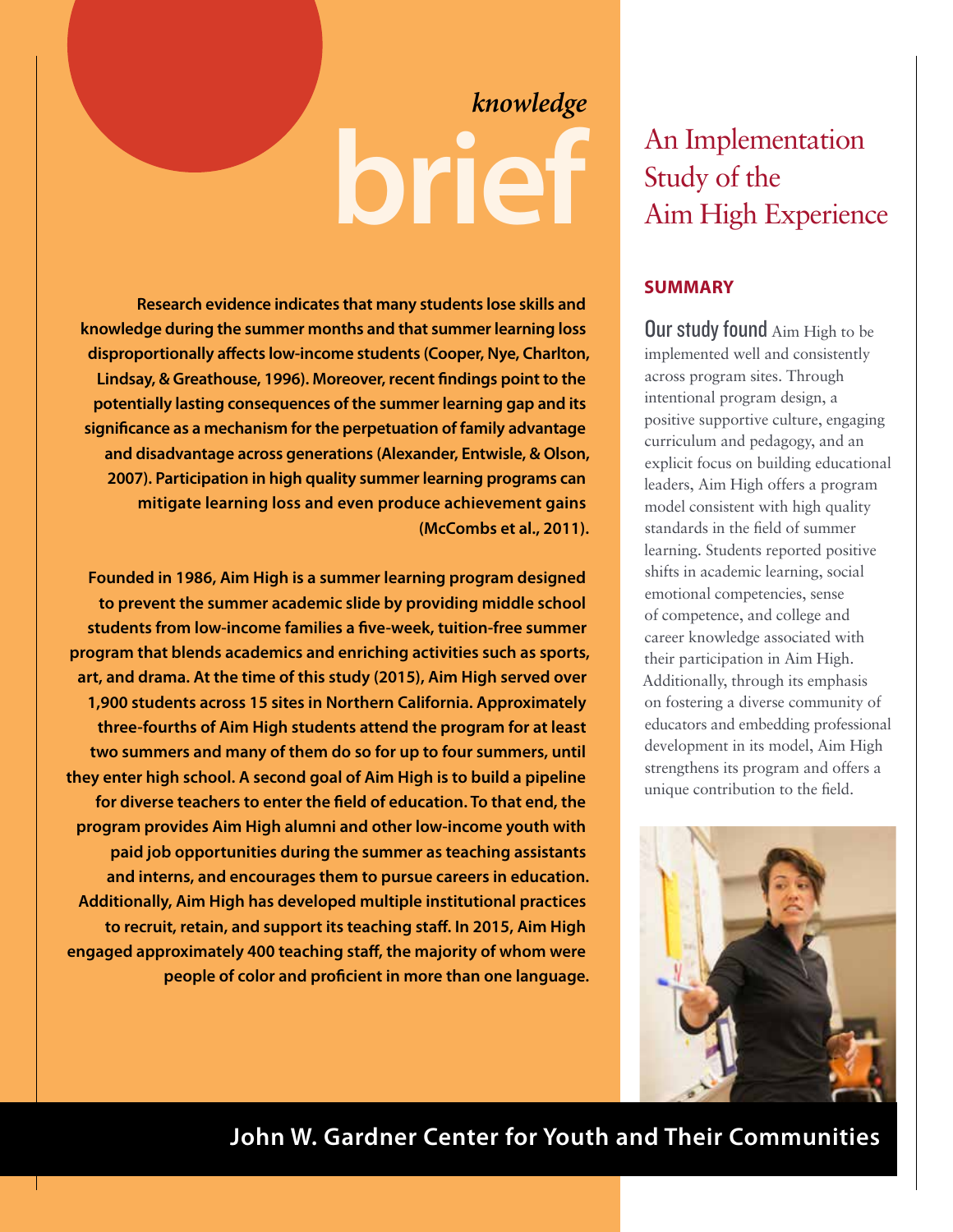

# Informing Efforts to Improve Program Practice and Policy

In the fall of 2014, Aim High engaged the John W. Gardner Center for Youth and Their Communities at Stanford University (Gardner Center) to conduct an implementation study of the program. As a first step, we supported Aim High in the process of refining the existing student logic model and developing a teacher logic model. Guided by Aim High's student and teacher logic models, the Gardner Center designed a mixed-method study to examine students' and teachers' experiences with the program and to identify key program elements and implementation conditions that bring about desired program outcomes.

The study involved the collection of both quantitative and qualitative data. Data sources included individual interviews with Aim High leadership, central office staff, and site directors; focus group interviews with students, teaching staff, and parents; observation of program activities; and student, teaching staff, and parent

surveys.<sup>1</sup> The use of mixed methods, along with multiple data sources, allows for a more comprehensive and robust analysis. That said, our findings with regard to shifts in student and teacher outcomes associated with program participation should not be interpreted to imply causality, as they are self-reported and, further, the design for this implementation study does not include a comparison group of students or teachers that do not participate in Aim High.

# Aim High Central **Practices**

Research has identified several essential components of high quality summer learning programs. These include smaller class sizes, differentiated instruction, high quality instruction, engaged and rigorous programming, maximized participation and attendance, sufficient duration of instruction, involved parents, and evaluations of effectiveness (McCombs et al., 2011; RAND, 2013). Aim High's program practices align with these standards of practice.

Specifically, this study identified four Aim High central practices designed to achieve these goals: 1) Intentional program design; 2) Positive program culture and climate; 3) Engaging curriculum and pedagogy; and 4) Building educational leaders.

### **1. Intentional Program Design**

#### **LOW STUDENT-TEACHER- RATIO**

Keeping class sizes small has been identified as a characteristic of summer learning programs leading to academic improvement (McCombs et al., 2011; Terzian, Moore, & Hamilton, 2009). Small class sizes create opportunities for differentiated instruction and extra support for the students who need it. For engaged, project-based learning, a low student-teacher ratio can be particularly important. Projectbased learning activities are often less structured and more complex than traditional classroom tasks (Ormrod, 2008). Teachers need to balance student autonomy with the need to maintain order in the classroom (Thomas, 2000).

Aim High offers small class sizes, typically ranging from 12-20 students with one lead teacher and one teaching assistant or intern. Teacher and site director data illuminate that teaching staff find the low student-teacher ratio allows them to build strong relationships with students, support students of different abilities in the classroom, and try ambitious projectbased learning.

#### **STAFF RECRUITMENT AND HIRING**

Recruiting and hiring the right teachers is an important element of ensuring quality instruction (RAND, 2013). Moreover, there is increasing concern in the field of education with

<sup>1</sup> Please see full report and/or contact the researchers for a complete description of the research methodology.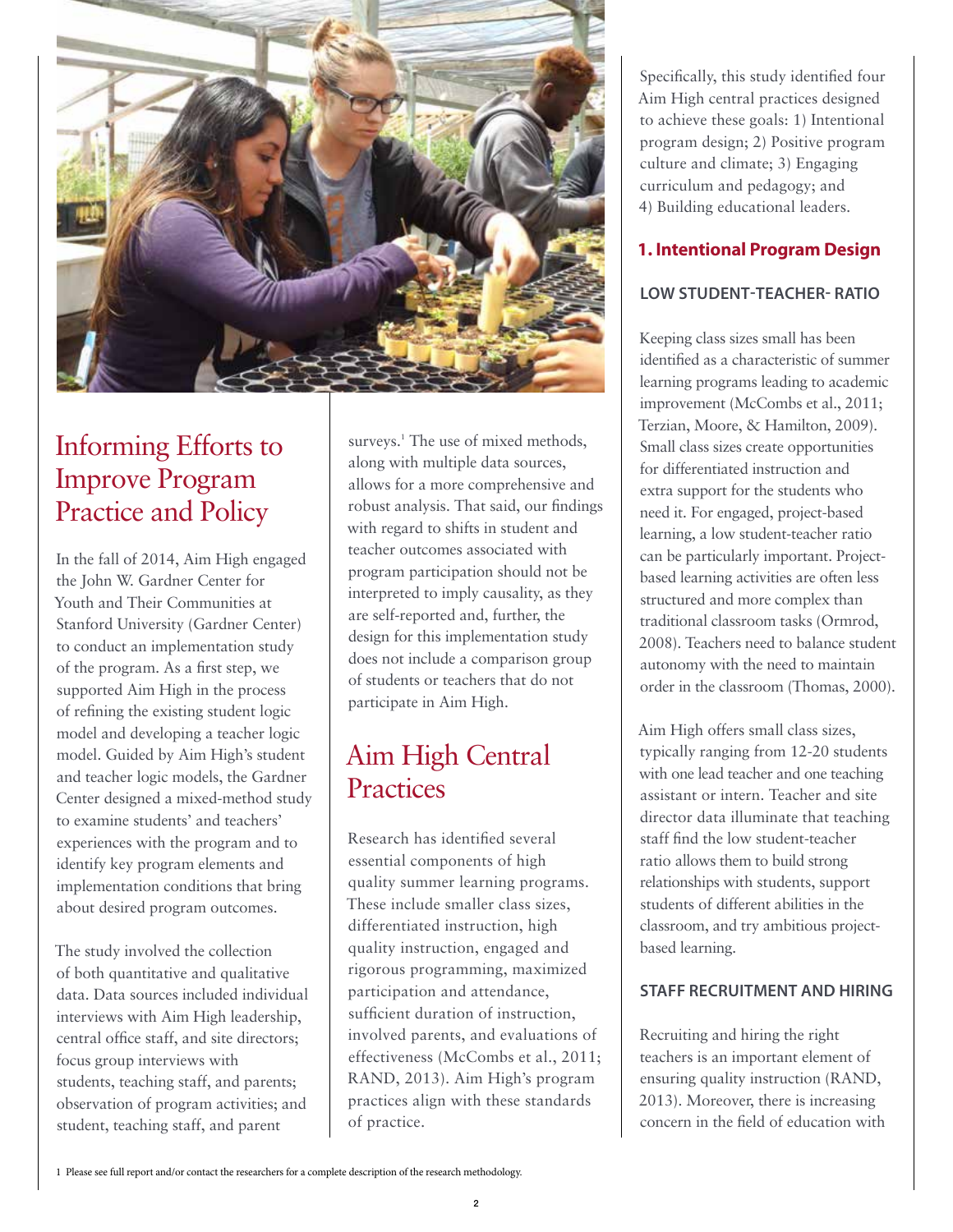

the lack of recruitment, retention, and overall shortage of minority educators (Ingerstoll & May, 2011).

Several key practices distinguish Aim High's hiring. Site directors themselves hire their teaching staff. As part of the program's design, Aim High hires former Aim High alumni as teaching assistants and interns who, in many cases, ultimately become lead teachers. Aim High alumni who become teaching staff possess important institutional knowledge having experienced the program directly in the past. Additionally, they reflect a diverse teaching corps. Site directors showed tremendous consistency in what they look for in a teacher: they look for teachers who want to learn with their students, who are openminded, innovative, and enthusiastic.

Most Site Directors, usually recruited from inside the program, have been involved with Aim High for a number of years and have a deep understanding of the program's

mission and the core values that guide all program activities. Aim High puts intentional efforts in place to ensure site continuity by pairing a novice Site Director with a veteran. This practice also helps build the leadership capacity of new directors, through mentoring and on-thejob professional development.

#### **STUDENT RECRUITMENT, ATTENDANCE, AND RETENTION**

The high rates of student engagement, attendance and retention can be viewed as leading indicators of positive student outcomes.<sup>2</sup> While some models of summer learning focus primarily on academics, test preparation, and stemming summer learning loss, the Aim High curriculum reflects a new vision of summer learning (McLaughlin & Smink, 2010), one that departs from a narrow focus on remediation to blend academic instruction in core subjects, hands-on learning, and enriching activities.

Site Directors provided consistent accounts of a student recruitment process that prioritizes applications from students who may benefit most, and highlighted efforts to provide continuity by retaining students in the program from year to year. Our findings suggest that many students feel initially apprehensive about attending Aim High because they think it is going to be "pretty much like school but in the summer" and do so only under their parents' insistence. While some students were initially reluctant to attend Aim High because they thought of it as summer school,

they quickly overcame this resistance once they experienced Aim High for a few days. Program attendance rates indicate students' high engagement with the program—according to Aim High records, average attendance rate was 91%, ranging between 84% and 96% across sites. Aim High is intended to be a multi-year program from the summer before students enter middle school until the summer before 9th grade. Based on Aim High program records, an average of 72% students return to the program for two or more consecutive summers, ranging from 46% to 89% across sites.

## **2. Positive Program Culture and Climate**

Program culture and climate refers to the quality and character of program norms and values, social interactions, and organizational processes and structures. Culture and climate set the tone for learning and teaching in the program, and are predictive of students' ability to learn and develop in healthy ways (Thapa et al., 2013). Additionally, a positive culture and climate is often linked to increased student attendance, participation, and engagement.

Our study indicates that both Aim High students and teaching staff consistently report positive program culture and environment. Students report high levels of support for academic learning, high expectations, caring relationships with adults, and positive peer relationships.<sup>3</sup> Additionally, the supportive culture undergirds many of the classroom practices. Our classroom observations indicate that Aim High classrooms reflect an emotionally safe and supportive learning environment,

<sup>2</sup> Leading indicators can be thought of as precursors or harbingers of future conditions. They can be useful measures when certain things, like student achievement, can take years to manifest. 3 These survey questions drew from the California Healthy Kids Survey (CHKS) scales, a validated instrument developed by WestEd, used widely across the state of California.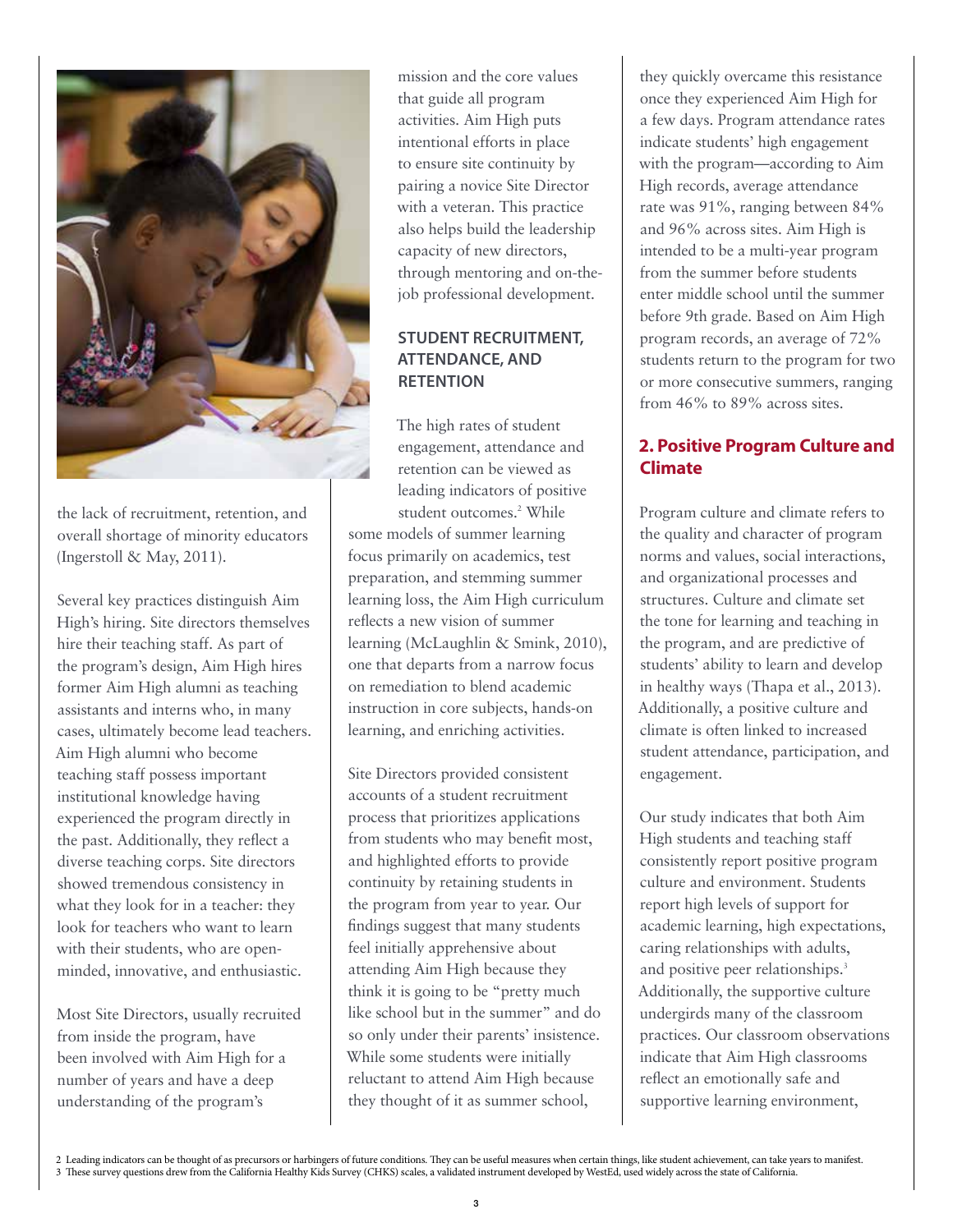where students are willing to take risks, stretch their skills, and be pushed outside their comfort zone.<sup>4</sup>

Notably, the strong relationships that develop between teachers and students, found consistently across Aim High sites, was evidence of the positive program culture and climate. Teachers communicated a positive tone and commitment to the students. Students perceived that teachers not only cared about their success but also believed in their capacities. The personal relationships students and staff reported feeling towards one another created conditions for both motivation for participation as well as program satisfaction and engagement.

## **3. Engaging Curriculum and Pedagogy**

While some models of summer learning focus primarily on academics, test preparation, and stemming summer learning loss, the Aim High curriculum reflects a new vision of summer learning (McLaughlin & Smink, 2009), one that departs from a narrow focus on remediation to blend academic instruction in core subjects, hands-on learning, and enriching activities. Aim High offers close to 60 hours of academic instruction and 90 hours of enriching activities each summer, including afternoon elective activities, field trips, and college visits. Its core academic courses emphasize hands-on, project-based learning, an approach that engages students in the investigation of authentic problems (Blumenfeld et al., 2011). Student engagement—that students attend the program regularly, are motivated, and actively participate—is a necessary condition to achieving the benefits of summer learning programs (McCombs et al., 2011).



Aim High students cited the afternoon activities and project-based learning embedded into their academic classes as major reasons for their enjoyment of the program. Additionally, many teachers indicated that Aim High's enriching activities helped them build stronger relationships with students, and that teaching at Aim High led them to expand their skills developing and implementing engaging lessons.

From the perspective of the majority of students who attended Aim High in the summer of 2015 and that of their parents and caregivers, Aim High played an important role in boosting students' academic and social skills and helping them to be better prepared for future educational experiences.

#### **ACADEMIC LEARNING**

In the student post-survey, the great majority of students indicated that Aim High had helped them improve their reading (80%), writing (88%), math (89%), and science (92%) skills. Students in all grades perceived that Aim High helped them more with writing, math, and science than with reading; it may be the case that students felt they were already quite

proficient in reading at the start of the program. Moreover, among all caregivers who participated in the survey, over 90% reported that, because of Aim High, their child was better prepared for school in the fall.

#### **SOCIAL-EMOTIONAL LEARNING**

Social and emotional learning refers to "the process through which children and adults acquire and effectively apply the knowledge, attitudes, and skills necessary to understand and manage emotions, set and achieve positive goals, feel and show empathy for others, establish and maintain positive relationships, and make responsible decisions" (CASEL, 2016). Research shows an association between socioemotional competencies with better school performance and greater well-being (Durlak, Weissberg, Dymnicki, Taylor, & Schellinger, 2011). The majority of students reported that they made new friends at Aim High, and that Aim High helped them learn how to work together with other students, appreciate their own and other's cultures, and that Aim High's Issues & Choices class helped them understand how to make more

<sup>4</sup> Observations were conducted using the Summer Learning Program Quality Assessment (SLPQA), an instrument developed and piloted by the Weikert Institute.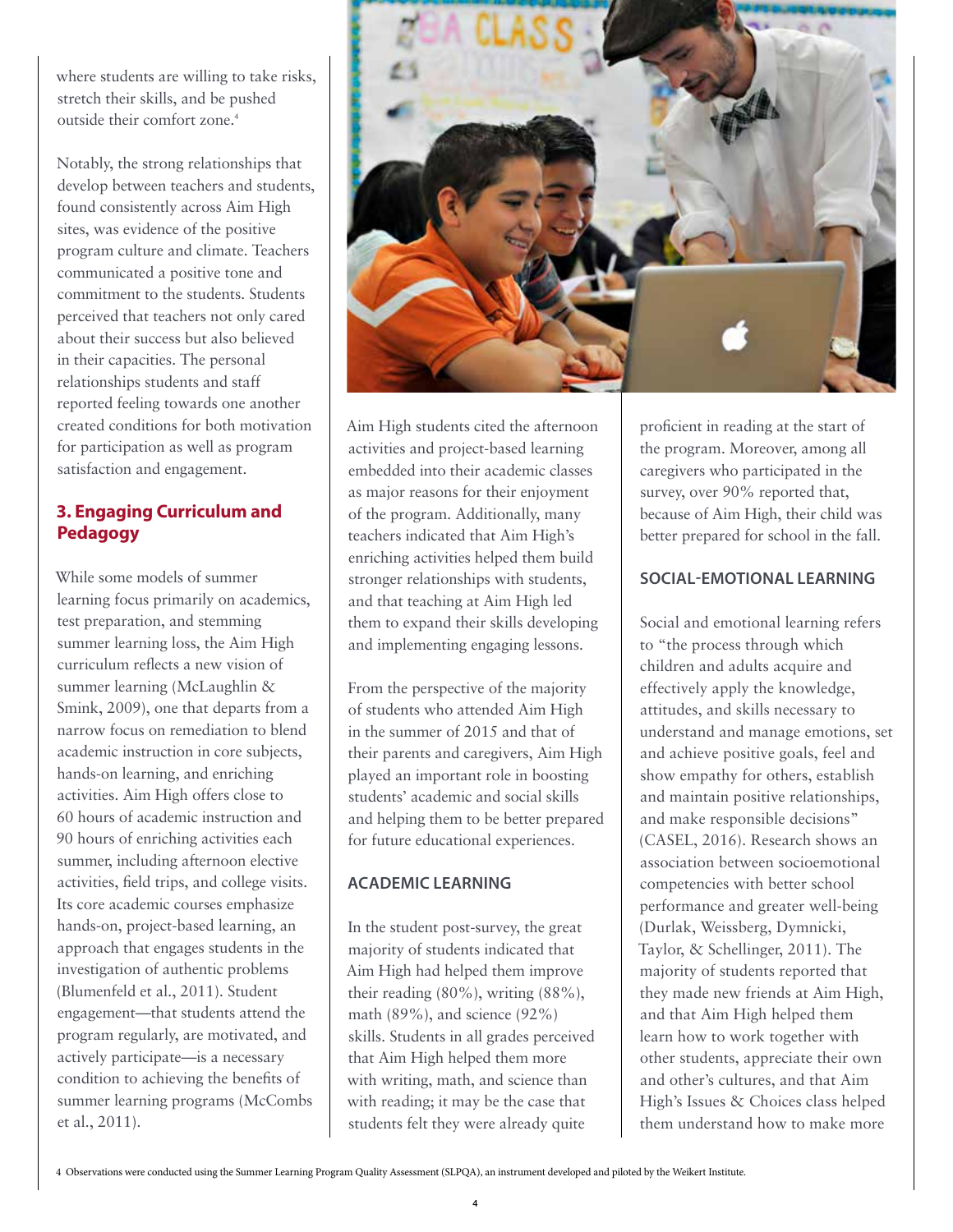positive life choices.<sup>5</sup> In all focus group interviews students shared what they were learning or discussing in Issues & Choices, including bullying; gender and the media; racial and ethnic identity; prejudice and stereotypes; body image; how to deal with stress; kindness; and appreciation for diversity.

#### **CONFIDENCE**

When compared to peers who feel insecure about their abilities, students who see themselves as capable learners are more likely to embrace challenging tasks, use more effective strategies, put forth more effort, persist in the face of obstacles, and generally perform better (Klassen &Usher, 2010; Wigfield, Eccles, & Rodriguez, 1998). Unfortunately, it is well documented that academic efficacy declines over time and that many young adolescents doubt their ability to succeed in school, question the value of doing schoolwork, and put forth less effort toward academics (Ryan & Patrick, 2001). At the time of the post-survey, 90% of students agreed or strongly agreed that Aim High had helped them feel more confident about doing their schoolwork next year. Additionally, pre- to post- survey changes revealed that students reported statistically significant increases in feelings of preparedness for the next school year across all grades. Lastly, pre- to post-survey changes of a self-efficacy scale showed statistically significant increases.

#### **COLLEGE AND CAREER KNOWLEDGE**

Aim High's Issues & Choices class curriculum incorporates units designed to support students' transition to middle school and high school to build their college and career knowledge.

## 8TH GRADE SURVEY



I am looking for in a high school

when it comes to choosing a high school

to take in high school to be eligible for a 4-year college

Student surveys revealed statistically significant changes in students' responses to various college and career knowledge-related items.

#### **4. Building Educational Leaders**

Aim High's focus on fostering a diverse community of educators strengthens the program by embedding a professional development model within the program, supporting high quality instruction, and creating a positive program culture. Additionally, teachers who participate in Aim High report shifts in attitudes and beliefs, knowledge and skills, self-efficacy, and, ultimately, career plans.

#### **EMBEDDED PROFESSIONAL DEVELOPMENT**

Professional development activities come in many forms, including workshops, seminars, conferences, courses, and other formal instructional settings. However, research and practice have taken a more broadbased view of teacher professional development, treating teacher learning as interactive and social, based in embedded community practice (Cochran-Smith and Lytle 1999). This broader conception of embedded professional development views teacher participation in formal and informal learning communities as powerful mechanisms for growth and development (Borko, 2004). Embedded professional development can take the form of co-teaching, mentoring, reflecting on lessons, group discussions of student work, self-examination of one's own teaching practice, and designing and selecting new curriculum.

Aim High systematically supports embedded professional development opportunities for teaching staff. Teaching staff reported that the "ideal" conditions Aim High affords them—for example, a low student-teacher ratio and a positive program culture/climate provided an example to learn, as well as the opportunity for instructional innovation and experimentation.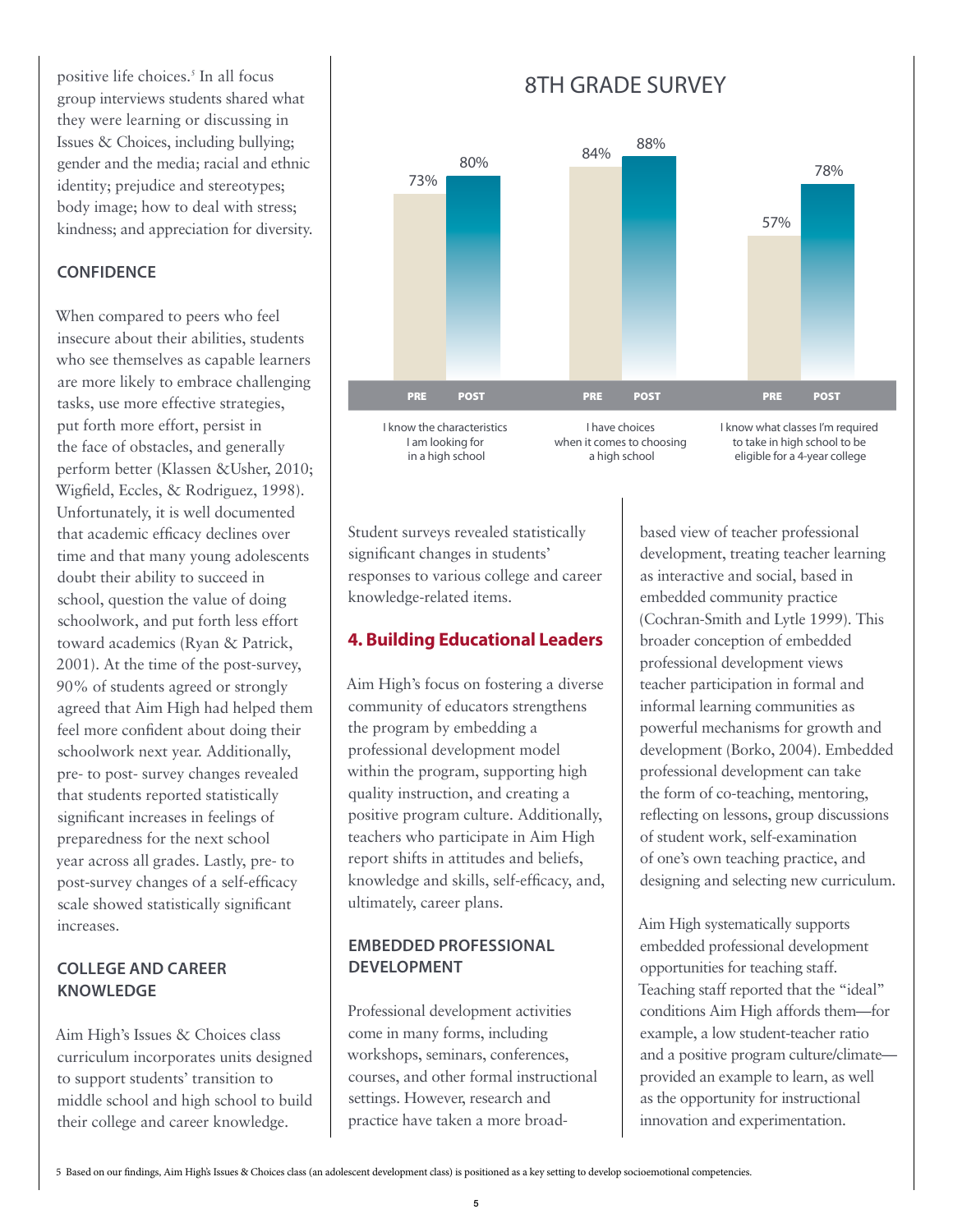Additionally, staff cited the team teaching model, regular Site Director feedback, and exchanges with other teachers as providing ongoing, frequent, and engaged opportunities to learn, grow, and hone their practice.

#### **ATTITUDES & BELIEFS**

Over 90% of Aim High teaching staff reported that their experience at Aim High influenced their beliefs about teaching and learning, and described three primary themes regarding the role of the teacher. Firstly, teachers reported that their participation helped them develop a deeper understanding of the importance of teacher-student relationships to student learning. Secondly, staff noted Aim High's influence in understanding the important role of the teacher in fostering student engagement through instructional practice. Thirdly, staff perceived that Aim High fostered the belief that it is the teacher's responsibility to adapt instruction to the needs of individual students, rather than the other way round.

#### **KNOWLEDGE, SKILLS, & METHODS**

The vast majority of the teaching staff agreed completely or to a large extent that Aim High helped them expand their teacher knowledge and increase their teaching skills. Participant comments reflected three main areas of knowledge and skill development. Staff most frequently mentioned curriculum development and lesson planning, specifically designing lessons that were fun and engaging. Secondly, teachers mentioned that Aim High helped them increase their skills in developing procedures and setting class norms, learning better ways of dealing with problem behaviors (e.g., positive reinforcement), keeping

instructions clearly, among other things. Thirdly, staff remarked that Aim High strengthened their ability to adapt their instruction to the needs of individual students, including students of different skill levels, as well as diverse backgrounds.

#### **SELF-EFFICACY**

Teachers' sense of self-efficacy—the extent to which teachers believe they can help students learn, even those students who are difficult or unmotivated—has been found to be related to teachers' persistence, enthusiasm, and instructional behavior, as well as to students' motivation, selfefficacy, and achievement (Tschannen-Moran & Woolfolk Hoy, 2001).The majority of the teaching staff reported that their experience of teaching at Aim High made them more confident in their role as a teacher. Specifically, 68% of lead teachers, 69% of interns, and 76% of TAs indicated that they felt more confident getting through to even the most challenging

students. Teaching staff remarked that Aim High allowed them multiple opportunities to see positive growth in students, as well as opportunities to improve their instructional capacity—and experience the success of these efforts. The enhanced sense of self-efficacy underlies the high endorsement (93%) of professional lead teachers to the statement "I believe I will be a better teacher during the academic year due to Aim High."

Many of Aim High's teaching staff lead teachers, interns, and TAs indicated that Aim High had influenced their desire to pursue or continue in the field of education. Among lead teachers who did not have a teaching credential, 42% said that their experience at Aim High made them consider obtaining one, and 46% said it made them consider pursuing education more broadly. Among interns, 56% reported that due to their experience at Aim High, they were more likely to consider a career in education; this proportion was 59% for TAs.



## TEACHING STAFF SURVEY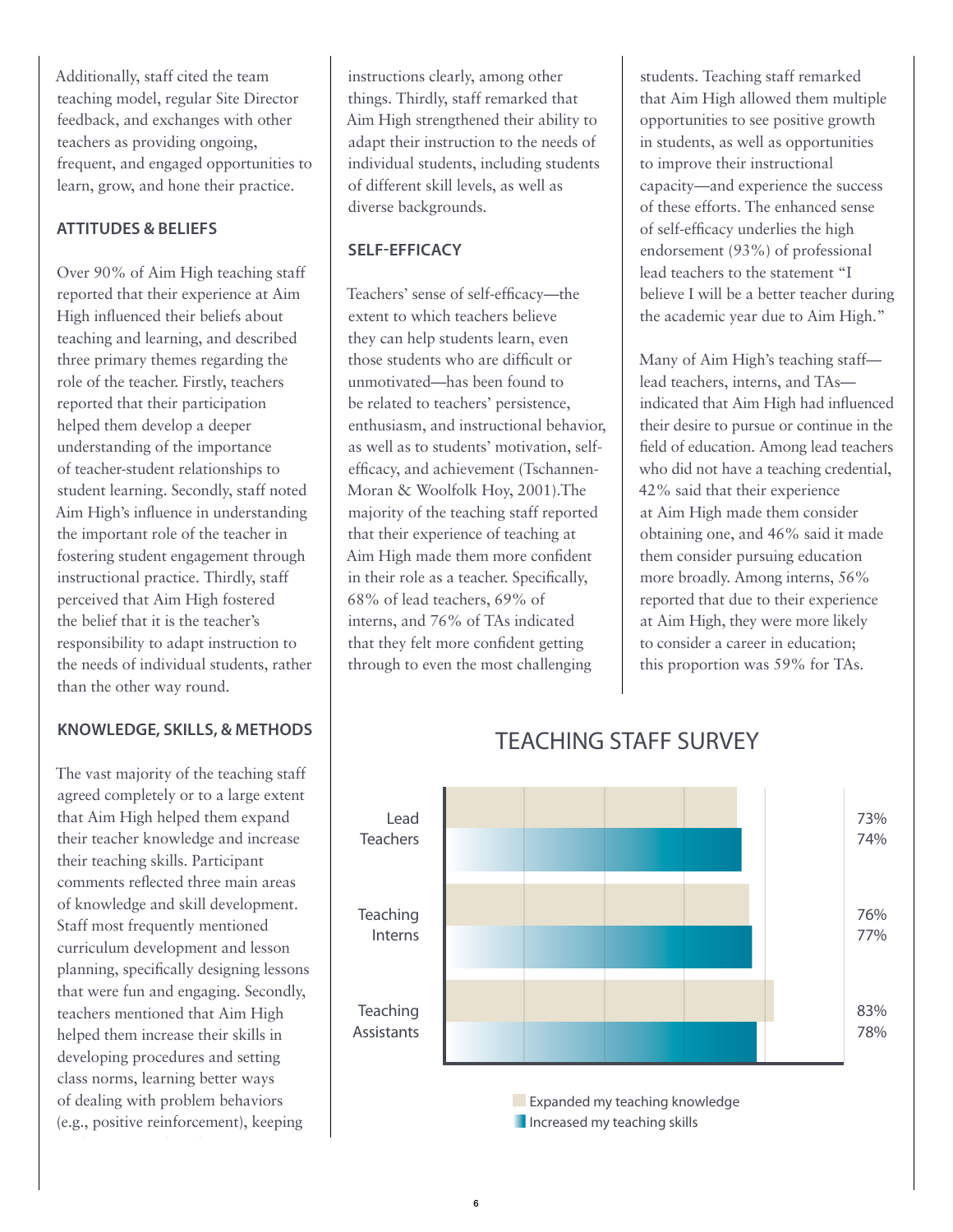While not all Aim High teaching staff may go on to pursue careers as credentialed teachers or educators, the vast majority still perceive Aim High as a positive employment experience. This is especially important given that the majority of TAs and interns are youth themselves, and many within the target demographic of the program (i.e. young people of diverse backgrounds). Based on the staff survey, in the summer of 2015, teaching at Aim High was the first professional experience for 24% of the interns and 66% of the TAs. They vast majority of interns and TAs indicated that they gained important job skills while working at Aim High, such as communication, accountability, taking initiative, giving and receiving constructive feedback, and time management.

# Areas for Continued Growth

The findings from our study indicate that Aim High is well positioned to reach the program's intended outcomes for students and teachers. Consistent program implementation that was strongly aligned with the program design and culture was found across sites. The following are some key areas for Aim High to consider as it engages in efforts to grow and strengthen their summer program.

Aim High serves a student population with a wide range of academic, language support, and socioemotional needs. Our findings suggest that, despite the program's low studentto-teacher ratio and the inclusion of student support staff, the needs of some students may remain unmet. This was particuarly true at sites with high proportions of English



language learners and/or students with severe behavioral health issues. This challenge underscores the important role of academic coaches and student support specialists in working side by side with teaching staff to ensure that all Aim High students have access to the supports they need. Additionally, knowledge about students' learning and developmental disabilities would be valuable to teachers in planning and implementing appropriate instruction and putting in place adequate learning supports.

While all Aim High sites consistently provided low student-teacher ratios and offered engaging curriculum, the instructional capacity to deliver the curriculum across classrooms varied considerably. Lastly, the program's emphasis on differentiated instruction, project-based learning, collaborative learning, and conceptual understanding call for pedagogical strategies that even experienced teachers often find difficult to implement effectively. Our study revealed substantial variability across classrooms in the extent to which teaching staff effectively implemented collaborative learning and engaged students in conceptual understanding.

We also found some sites faced substantial difficulty recruiting professional teachers, due in part to wage competition from local school districts or summer teacher "burnout." In moving forward, Aim High may want to consider prioritizing the hiring of experienced lead teachers and/or putting in place training opportunities, extensive academic coaching support, and curricular materials designed to help less experienced staff access quality instructional strategies.

# Conclusion

The Aim High program goes beyond typical summer school to insure that the population of youth most in need of summer programming will experience optimal learning and strong relationships. Aim High program strengths include coherence across all of their sites, leading indicators of student success (e.g., student retention, attendance and engagement), and continuity of culture throughout the network. Our findings highlight Aim High's commitment and strong foundation upon which the entire network can continue to build.